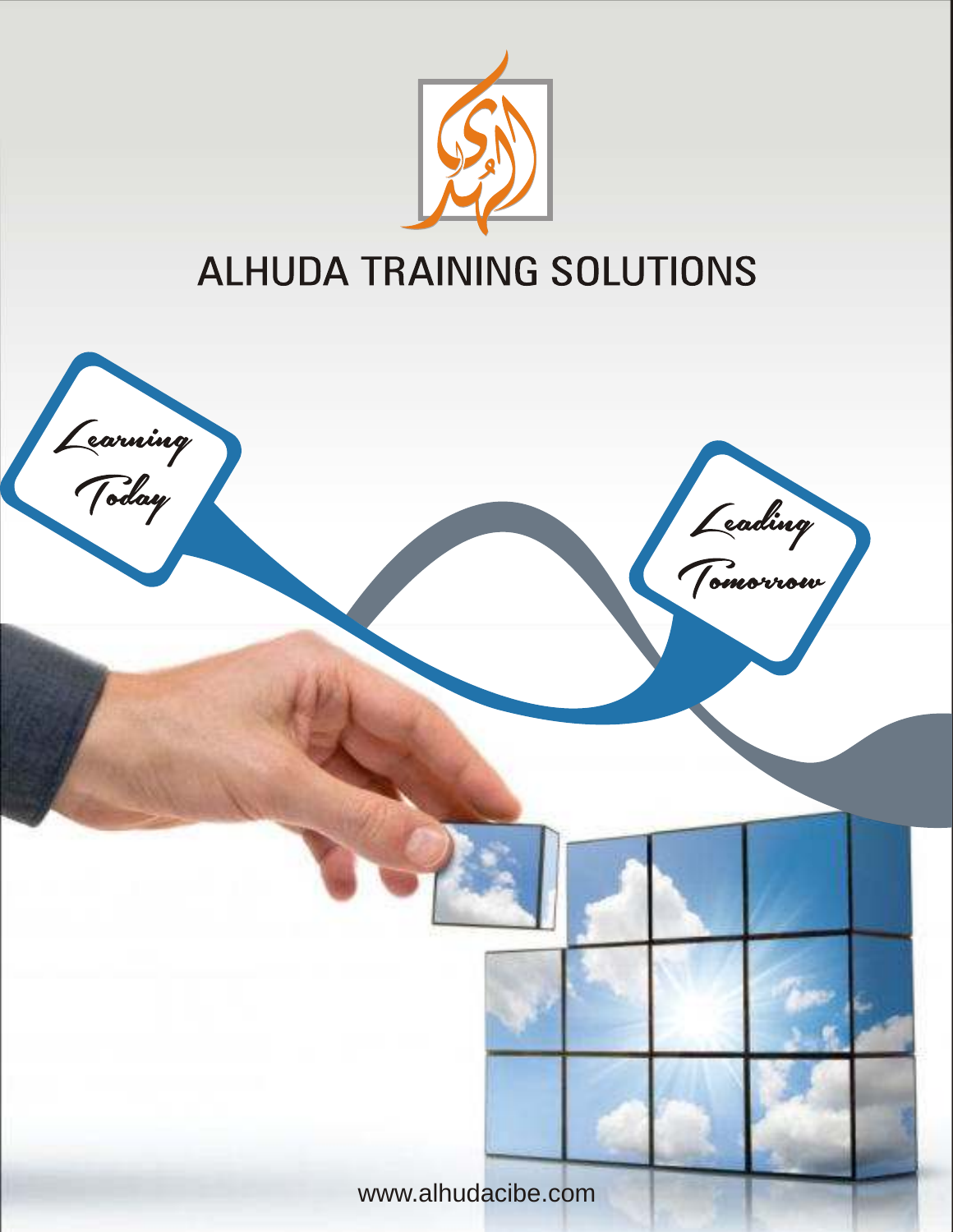AlHuda Centre of Islamic Banking and Economics

ABOUAT CHATHUDA CIBE ic Banking and Economics (CIBE) is a recognized name in Islamic banking and finance working in the areas of Advisory, Training, Education, Shariah Audit, Certifications and publications. AlHuda CIBE is identified as a prominent sole institution all over the world for providing the relevant services under one umbrella and is proud to work mutually with 40 international organizations as a strategic partner for the development of Islamic banking and finance worldwide.

**ALHUDA**

**OUR SERVICES**

- Advisory and Consultancy
- Education and Training
- Shariah Advisory
- General Awareness
- Publications
- Conferences/Workshops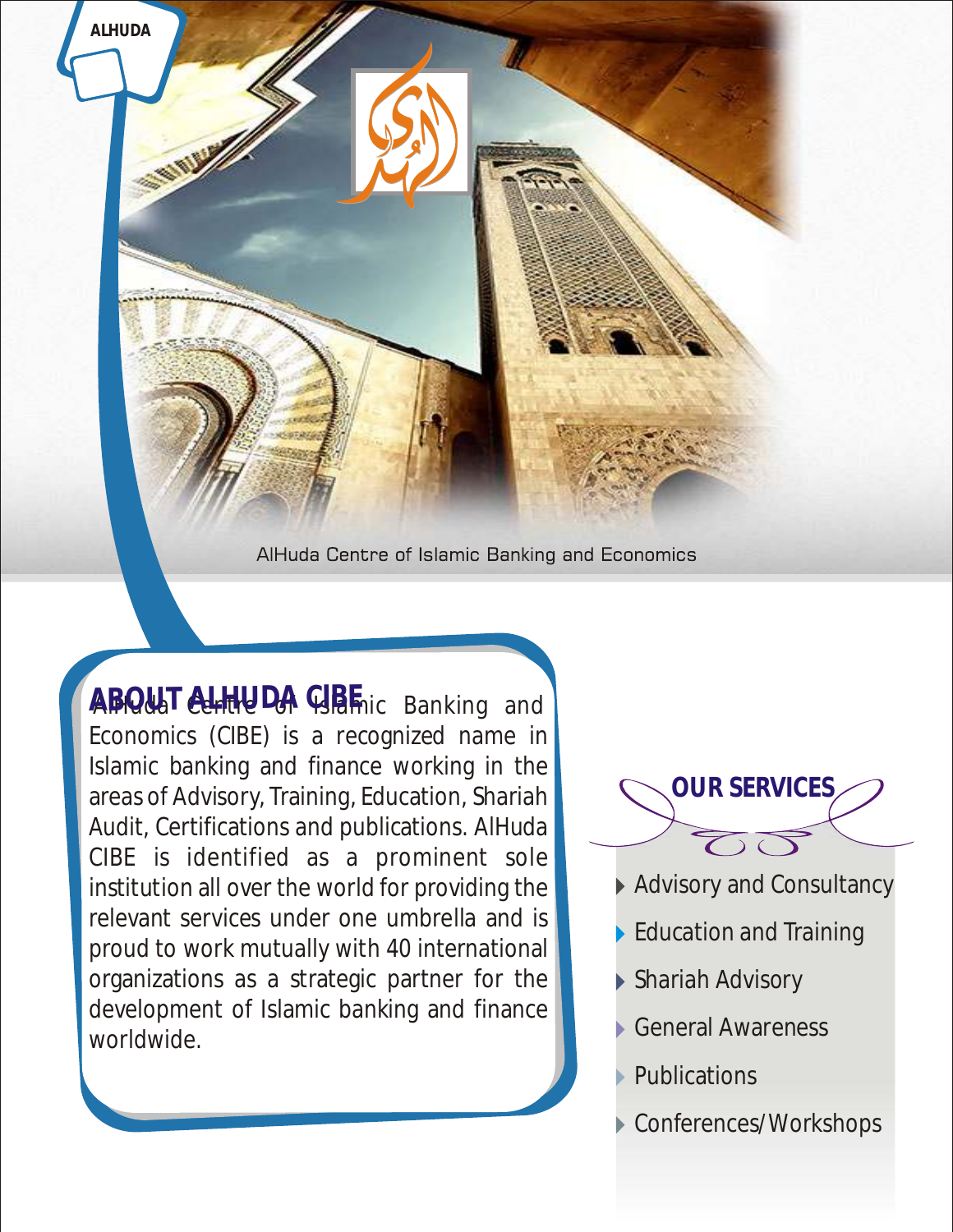

## **OUR SERVICES**

AlHuda offers a wide range of services in the field of Islamic Banking & Finance Industry:

**Advisory and Consultancy**

AlHuda CIBE is specialized to provide advisory & consultancy in the field of Islamic banking, Takaful, Islamic Microfinance, Sukuk, Islamic Funds and so on. **Education and Training**

- AlHuda CIBE play major role in Training & Capacity Building by offering specialized Training Program, Distance Learning Programs on Islamic Banking & Finance, Takaful, Sukuk, Islamic Funds and Islamic Microfinance. **Shariah Advisory**
- $\Box$  Islamic Financial Modeling, Feasibility Studies, Strategic Planning, Debt Advisory and Islamic Microfinance Product Development are core parts of AlHuda CIBE.

**General Awareness**

 $\Box$  AlHuda CIBE has organized various awareness road show programs for the promotion of Islamic Banking & Halal Industry.

**Publications**

 $\Box$  AlHuda CIBE offers a wide range of publications i.e. True Banking, Islamic Banking and Finance News (Online),Halal Blog, Sukuk Portal and Takaful Blog.

**Conferences/Workshops**

AlHuda CIBE has successfully organized many international conferences and above 300 workshops & trainings on Islamic Banking & Finance round the Globe.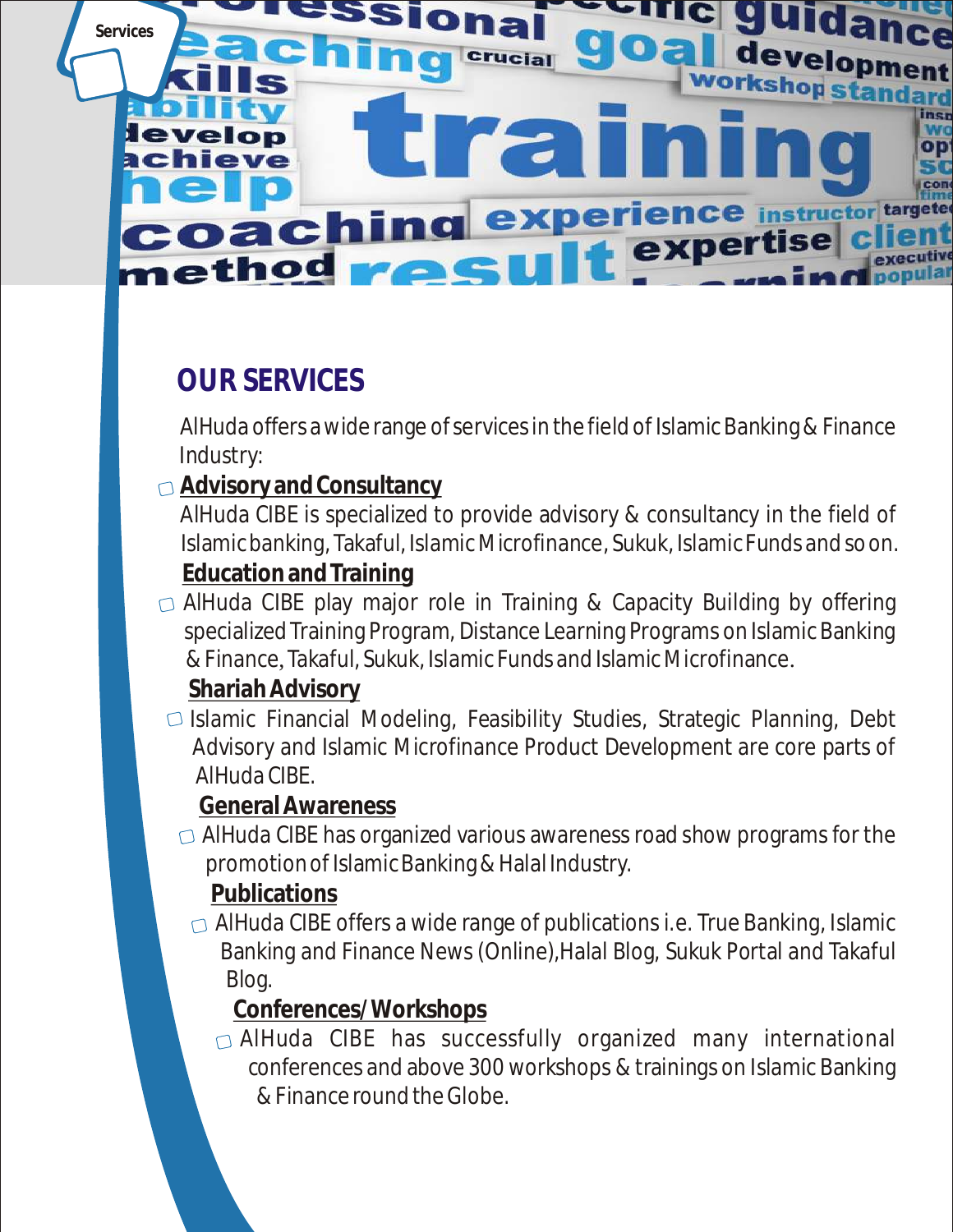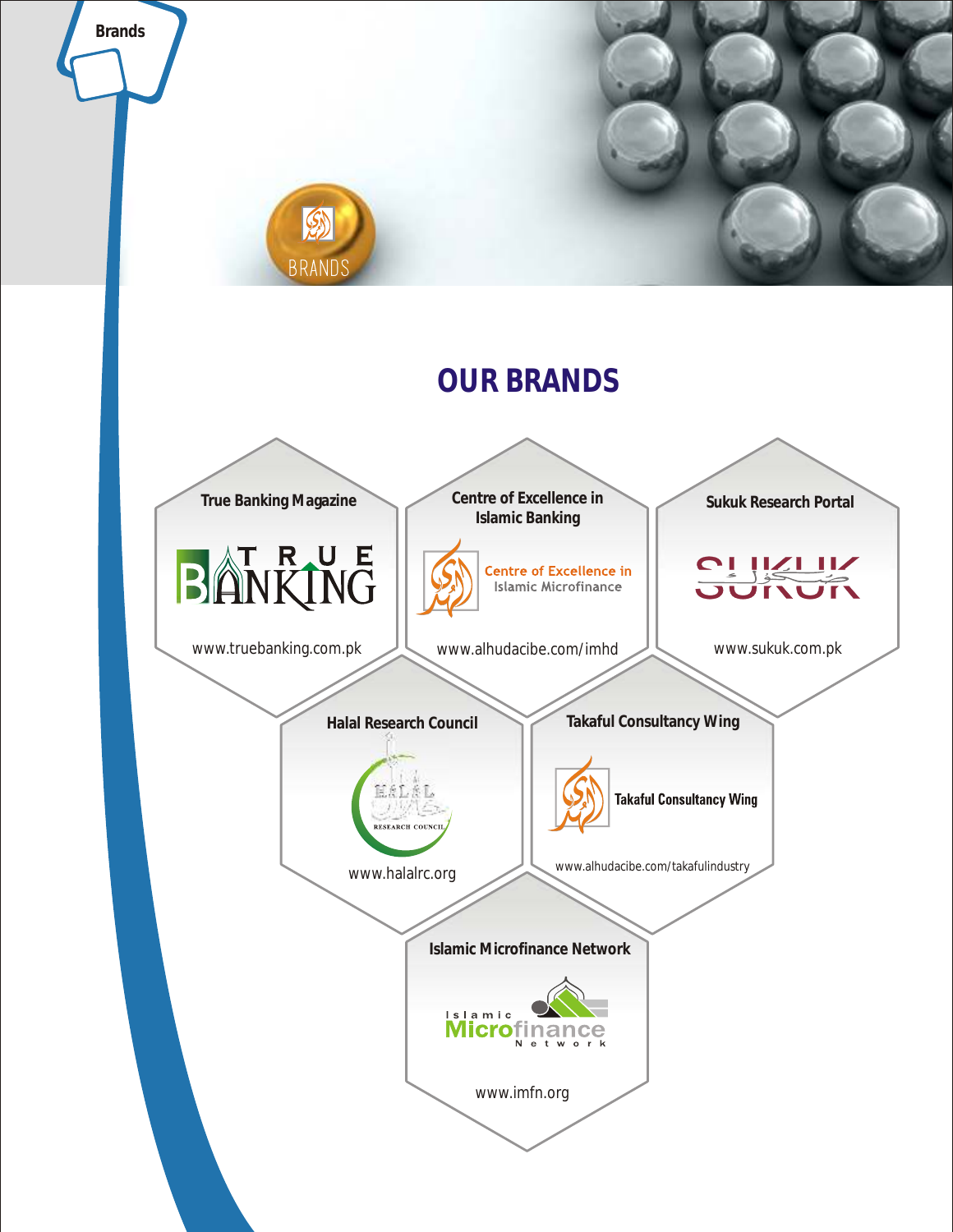

## **ALHUDA TRAINING SOLUTIONS**

AlHuda Centre of Islamic Banking and Economics offers a wide range of the state-ofthe-art training workshops in order to produce the right manpower for the banking and finance industry to equip the right employees so that they could serve with the right spirit leading to the sublime of success of Islamic Finance all over the world.

#### **Customizes Training Services**

For the last 8 years, AlHuda has been offering customized training services designed and developed to the specific performance goals outlined by each customer/client of the Economics, banking and finance industry on need base analysis.

#### **Dedicated Training Services**

Due to increasing need for training on issues relating to fast growing Islamic Financial Service Industry, AlHuda initiated demand-based training programs to banking and finance Institutions. The purpose of this training service is to provide a clear sense of direction for the banking and finance activities, to complement existing works and initiatives, to chart future course and responsibilities, and to take into account external challenges that could impact their mission and operations.

#### **Major Areas of Training**

The major areas covered in our Calendar of Training Programs include:

- Fundamentals of Islamic Banking and Finance
- Risk Management for Islamic Finance
- Islamic Financial Instruments
- Islamic Fund and Investment
- Islamic Micro/Rural Finance
- Takaful (Islamic Insurance)
- Sukuk
- Housing & Real Estates
- **Note:***We also provides specific trainings on need bases and on demand of specific organizations.*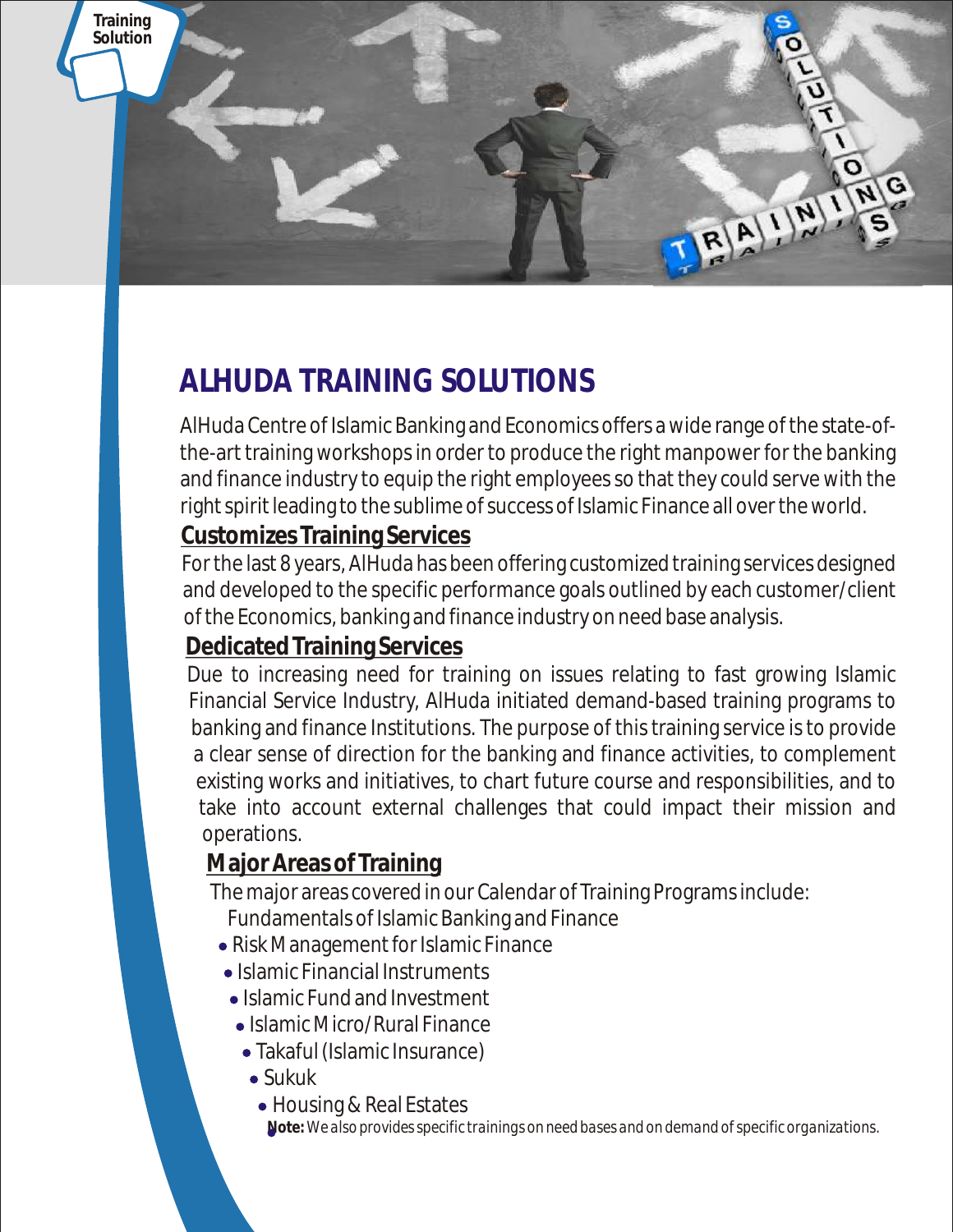

### **ALHUDA DISTANCE LEARNING PROGRAMS**

AlHuda offers highly structured and innovatively designed Distance Learning Program with an Interactive methodology, under the supervision of promising Academicians, Shariah Scholars and Professionals to ensure high quality deliverance of knowledge and learning Techniques. These programs are available in Pakistan and all around the world.

**Programs in Distance Learning include:**

- Post Graduate Diploma on Islamic Banking and Finance
- Certified Islamic Microfinance Manager
- Certified Takaful Professional
- Certified Islamic Funds Manager
- Certified Sukuk Professional

#### **Seminars and Conferences**

For the promotion of Islamic Banking and Finance, AlHuda CIBE has taken up the charge of conducting numerous awareness seminars and international conferences not only in Pakistan but also in different other countries like Afghanistan, South Africa, Kazakhstan, Russia, Sri Lanka and Malaysia etc.

**Glimpse of various International Programs organized by AlHuda CIBE**

| South Africa | <b>Mauritius</b> |
|--------------|------------------|
| Afghanistan  | Pakistan         |
| Kazakhstan   | Sri Lanka        |
| Nigeria      | Kenya            |
|              |                  |

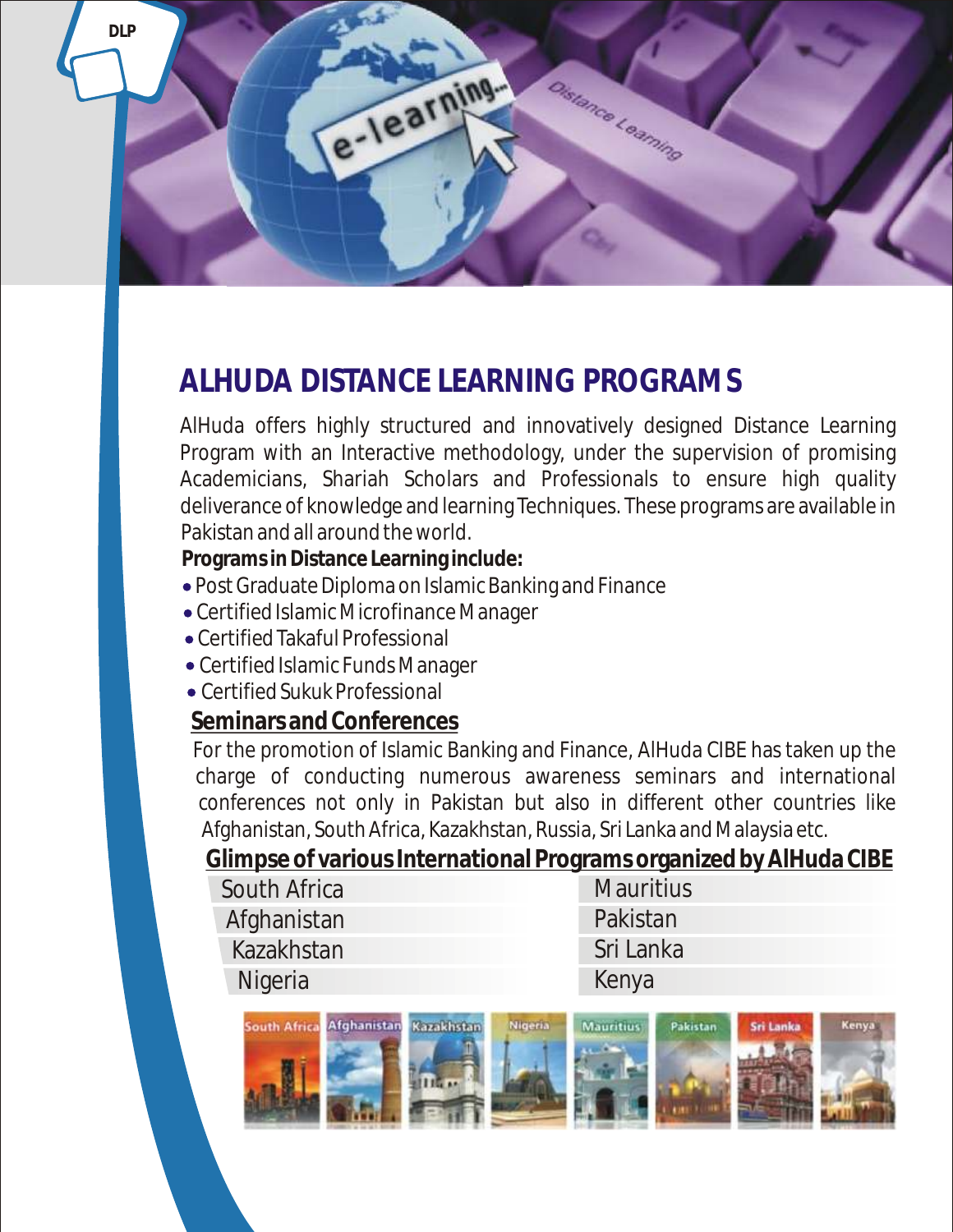

## **OUR TRAINING APPROACH**

#### **1. Identify Training needs**

Firstly, we complete a training Needs Analysis which will enable us to fully understand the training objectives of our client.

#### **2. Mapping the Training Plan & Building Consensus**

We believe that involvement builds commitment. So, by talking to our client about the specific training needs allows us to build commitment and design the training plan.

#### **3. Training Program Additions, Alterations & Refinement**

This stage is based on the results from the Training Needs Analysis and communication with client. It will help us to add, refine and finalize the training program contents and produce effective learning tools as well as indentify the best suited Course Leader.

#### **4. Practical Implementation**

Our highly qualified Course Leader will deliver the training Program at designated venue at a mutually agreeable time.

#### **5. Conducting Test & Awarding Certificate**

At the end of the training session, a General Aptitude Test about the topic of the training program will be conducted which will facilitate and reinforce the transfer of learning in the participants.

On successful completion of the course, certificates will be awarded to participants.

#### **6. Training Feedback & Course Leader Observation Report**

In order to monitor and maintain the quality of the training session participants give their feedback through Training Evaluation Form. Client will receive a Course Leader Observation Report with detailed feedback about the transfer of learning.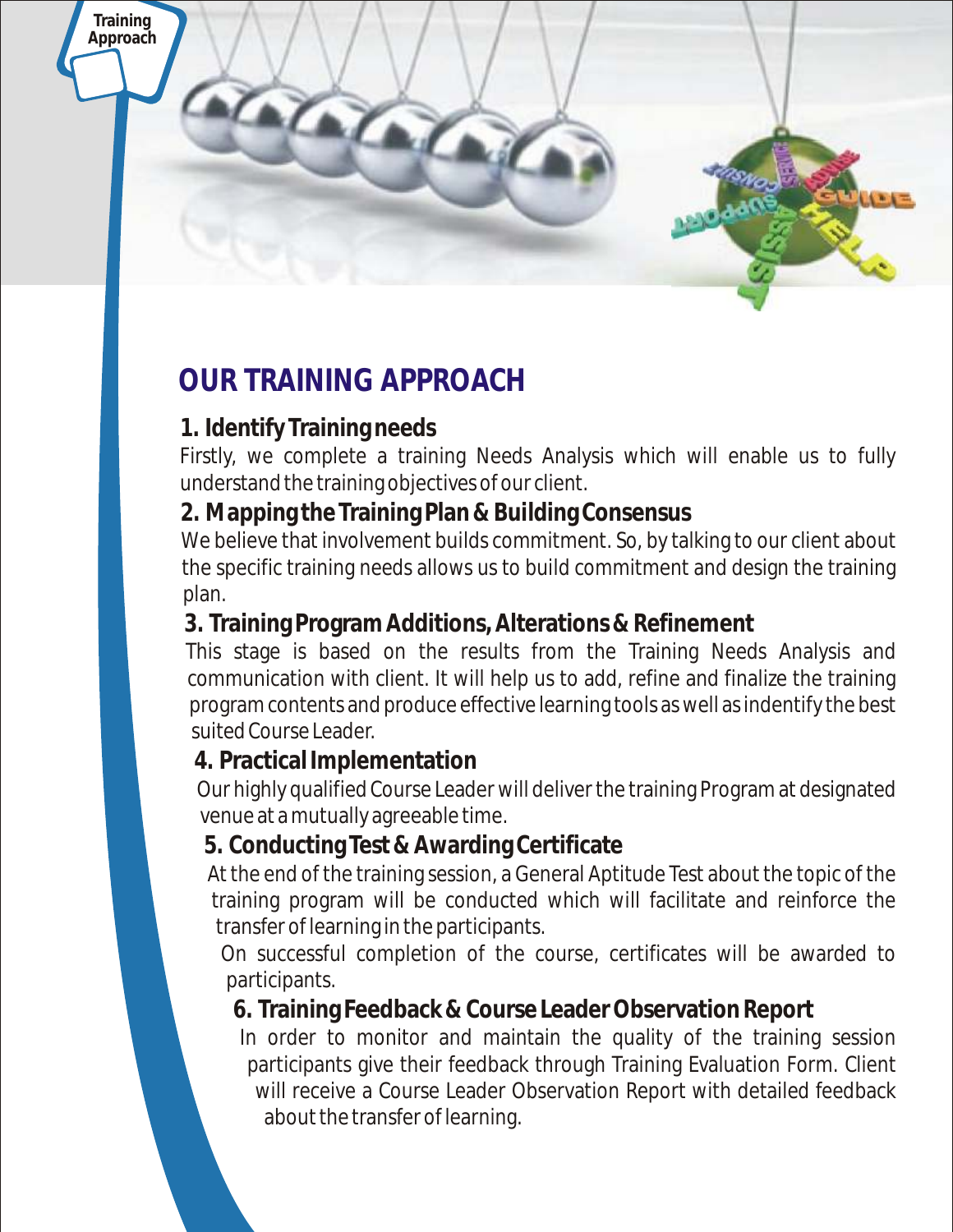

### **WHOM WE SERVE**

Islamic Financial Institutions including Banks, Microfinance institutions, Islamic insurance, conventional insurance companies, Islamic finance regulatory authorities, associations, networks, manpower and Islamic finance practitioners around the globe etc.

### **OUR CLIENTS**

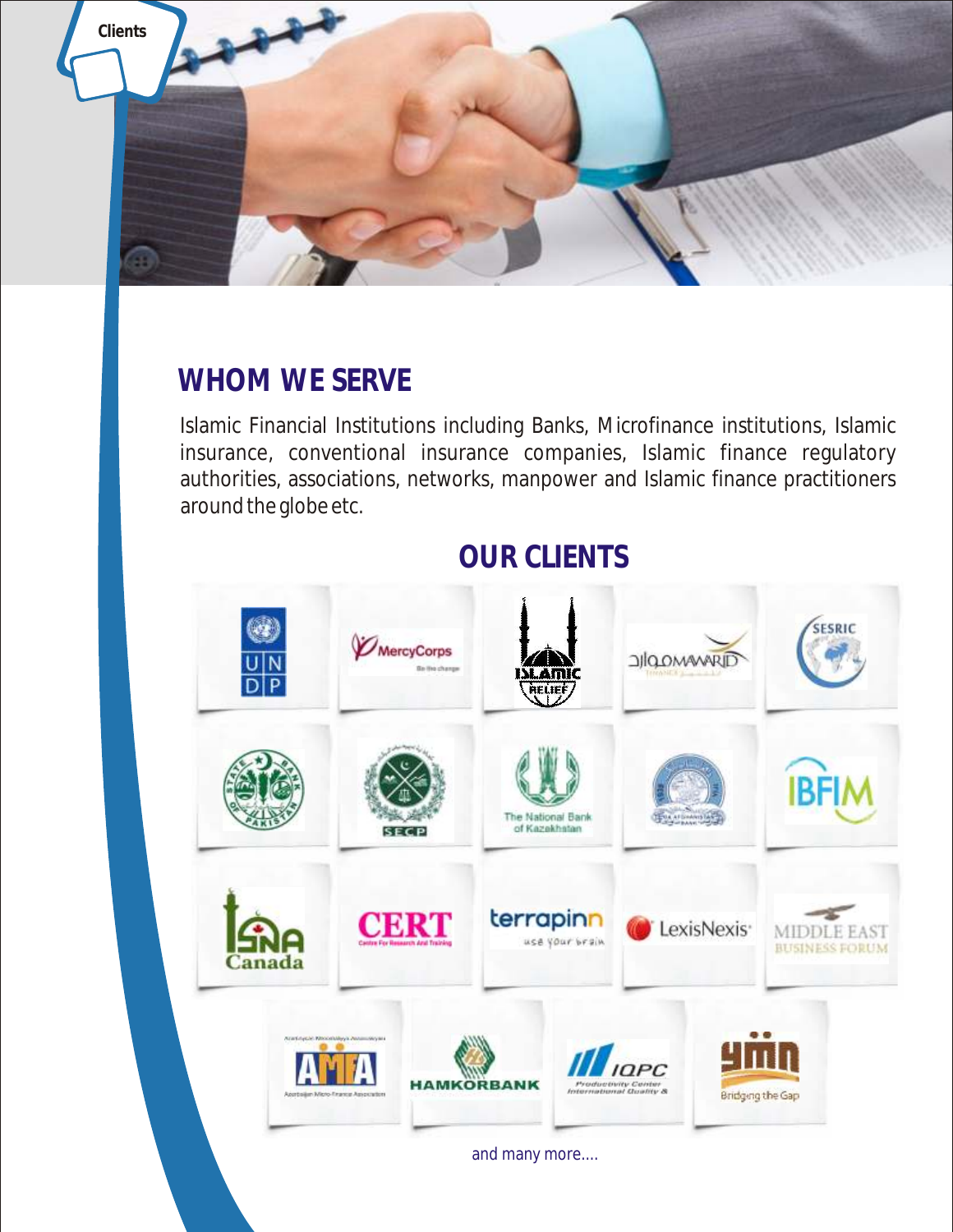

This form is designed to get a comprehensive insight to determine the training needs. Based on the information gathered, a specialized training proposal will be designed for the effective implementation of the training in order to assist the organization to achieve ultimate objectives efficaciously.

| Institute/Bank                                                                                              |                                                                                                                                                                                                                                                                                     |  |
|-------------------------------------------------------------------------------------------------------------|-------------------------------------------------------------------------------------------------------------------------------------------------------------------------------------------------------------------------------------------------------------------------------------|--|
| <b>Respondent's Designation</b>                                                                             |                                                                                                                                                                                                                                                                                     |  |
| Address:                                                                                                    |                                                                                                                                                                                                                                                                                     |  |
| <b>Contact Number:</b>                                                                                      |                                                                                                                                                                                                                                                                                     |  |
| Email:                                                                                                      | Date:                                                                                                                                                                                                                                                                               |  |
| Instruction for filling out this form:<br>The form is also available on our website i.e. www.alhudacibe.com | Please specify (if any) other choice than the ones mentioned in the list in the empty space provided.<br>Please contact the AlHuda CIBE staff for any assistance in filling the form.<br>Q.1: In which of the following categories of Islamic Finance you wish to train Your Staff? |  |
|                                                                                                             |                                                                                                                                                                                                                                                                                     |  |
| <b>Islamic Banking</b>                                                                                      | <b>Takaful</b><br><b>Islamic Microfinance</b>                                                                                                                                                                                                                                       |  |
| Sukuk                                                                                                       |                                                                                                                                                                                                                                                                                     |  |
| Q.2: Specify the particular area of focus from the category of Islamic Finance Chosen in Q1?                |                                                                                                                                                                                                                                                                                     |  |
| Q.3: What are the major objectives for conducting the training?                                             |                                                                                                                                                                                                                                                                                     |  |
|                                                                                                             |                                                                                                                                                                                                                                                                                     |  |
| Q.4: Who will be the target audience for this specific training?                                            |                                                                                                                                                                                                                                                                                     |  |
| Middle Management<br><b>Board of Directors</b>                                                              |                                                                                                                                                                                                                                                                                     |  |
| Senior Management                                                                                           | <b>Field Officers</b>                                                                                                                                                                                                                                                               |  |
|                                                                                                             |                                                                                                                                                                                                                                                                                     |  |

Q.5: Current level of knowledge of the participants regarding the Topic/subject?

Average

Limited

Nil

Advance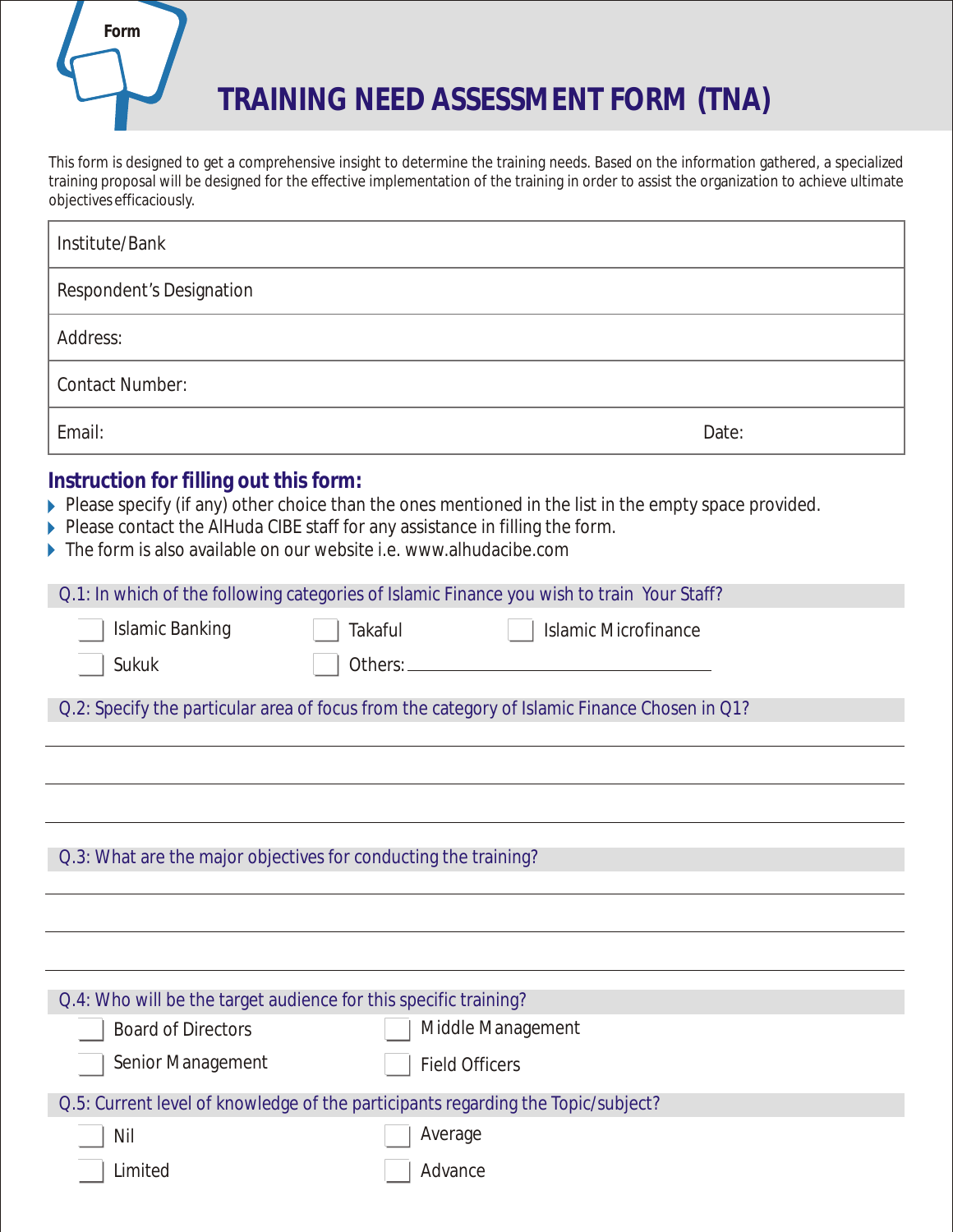**Q.6: Assign the percentage to the following modes of learning as per your Requirement.**

| Lectures/Slideshows/Multimedia presentations (_____ | $\%$ |
|-----------------------------------------------------|------|
| Class discussions and experience sharing            | %)   |
| Case Studies                                        | $\%$ |
| Individual and group presentations                  | $\%$ |
| Others:                                             | %)   |

**Q.7: Apart from English as a medium of instruction, which of the following language will you prefer for the translation?** 

| u di islativi i :                                                                           |                                                                                  |  |
|---------------------------------------------------------------------------------------------|----------------------------------------------------------------------------------|--|
| Arabic                                                                                      | Russian<br>French                                                                |  |
| Urdu                                                                                        | No need of translation                                                           |  |
|                                                                                             | Q.8: Which of the following evaluation methodology will you prefer?              |  |
| Verbal                                                                                      | Written<br><b>Both</b>                                                           |  |
| Q.9: Your preferred frequency of evaluation will be?                                        |                                                                                  |  |
| Daily                                                                                       | End of Training                                                                  |  |
|                                                                                             | Q.10: Expected number of participants for the training: ________________________ |  |
|                                                                                             |                                                                                  |  |
|                                                                                             |                                                                                  |  |
|                                                                                             |                                                                                  |  |
|                                                                                             |                                                                                  |  |
| Tea                                                                                         | Number_________________________ Duration (minutes) _______________________       |  |
| Lunch                                                                                       | Number________________________ Duration (minutes) ______________________________ |  |
|                                                                                             | Q.15: Any suggestion to conduct a successful training for your Institute/Bank?   |  |
|                                                                                             |                                                                                  |  |
|                                                                                             |                                                                                  |  |
|                                                                                             |                                                                                  |  |
|                                                                                             |                                                                                  |  |
| Q.16: To whom should the certificates be given after the successful completion of Training? |                                                                                  |  |
| <b>HR Department</b>                                                                        | Directly to the participants                                                     |  |